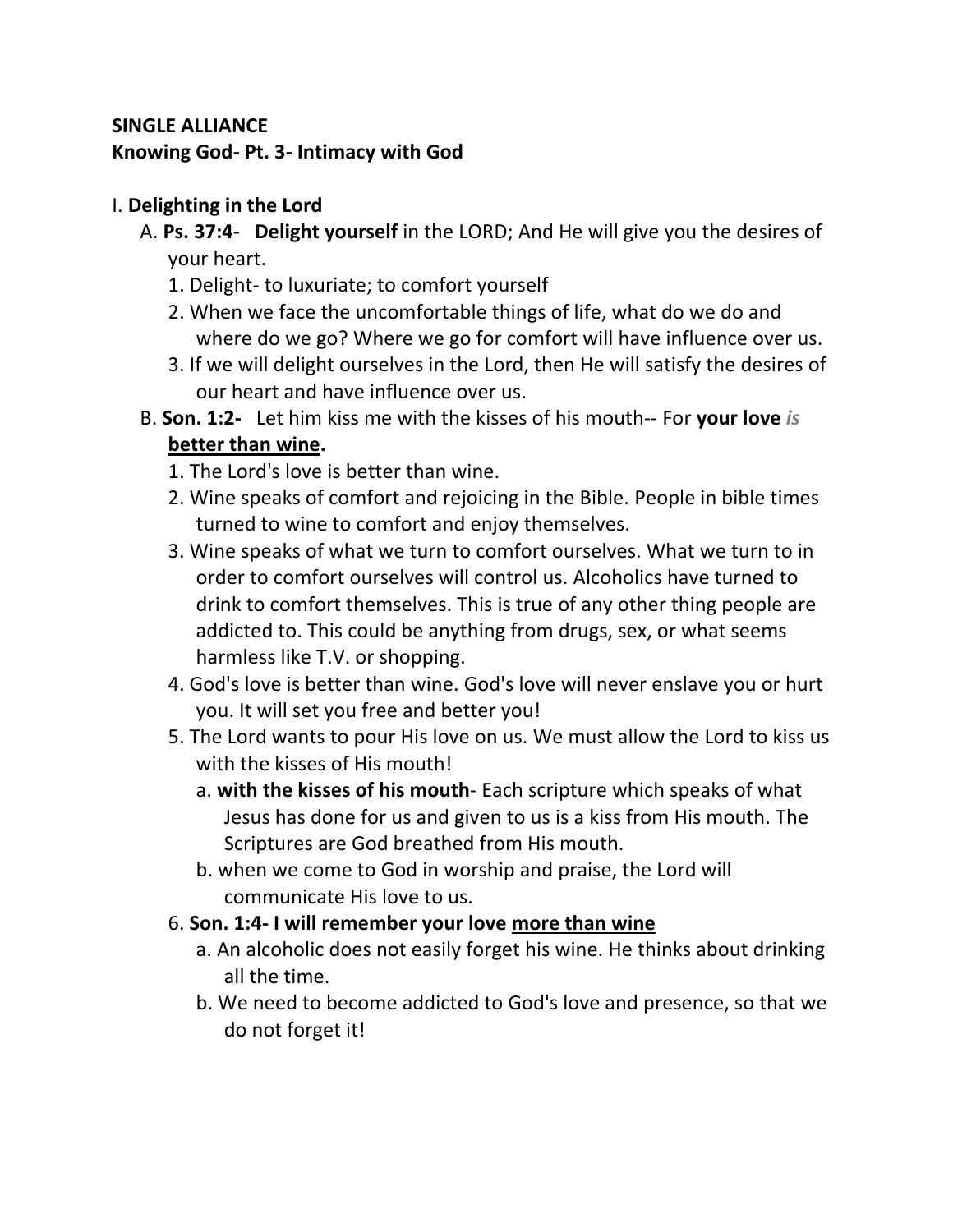#### II. **Intimacy with the Lord**

- A. God created us for intimacy
	- 1. Intimacy is "**into me see**"
	- 2. We cannot have a healthy relationship with God or others without intimacy. This means you allow someone to see what is in your heart.
	- 3. The Lord always sees into our heart, but He wants us to open up our hearts to Him. This is for our benefit and not God's.
- B. Men usually have trouble with intimacy. Many think intimacy is a female word or subject. It is a human word and a human subject! Matter of fact intimacy for most people, men and women, is difficult for them. Opening up yourself and feelings can be intimidating for men. However, men, you cannot have a good marriage without it! Where you practice intimacy is with God! Your relationship with God is practice ground for marriage!
- C. Psa 62:8 **Trust in Him at all times**, you people; **Pour out your heart before Him**; **God** *is* **a refuge for us**. Selah
	- 1. The key to intimacy is trust. God is the one person we can absolutely trust with our hearts. We can trust Him at all times. Every person can trust Him with their hearts.
	- 2. The Lord wants us to pour out the contents of our heart before Him. Often we do not know all that is in our hearts until we pour it out before the Lord and have a look see.
	- 3. Most people do not regularly pour their hearts out to anyone. They usually just stuff everything and try to forget it. This poisons one's heart and life. We must learn to pour out our hearts.

## D. **David was a man after God's heart**

- 1. I believe David was so close to God because he regularly poured his heart out to Him. If we pour out our heart to God, He will always pour His heart out to us! What is in His heart is always better and greater than what is in our heart!
- 2. David poured out good stuff out of his heart a. He poured out his love upon God
- 3. David poured out bad stuff out of his heart
	- a. **Ps. 55:15** Let them go down into hell alive!
	- b. **Ps. 58:6** Break their teeth O God!
	- c. **Ps. 88:14** Why do you cast off my soul?
	- d. **Ps. 142:2** Pour out his complaint
	- e. pouring out the bad stuff is like draining a wound of poison